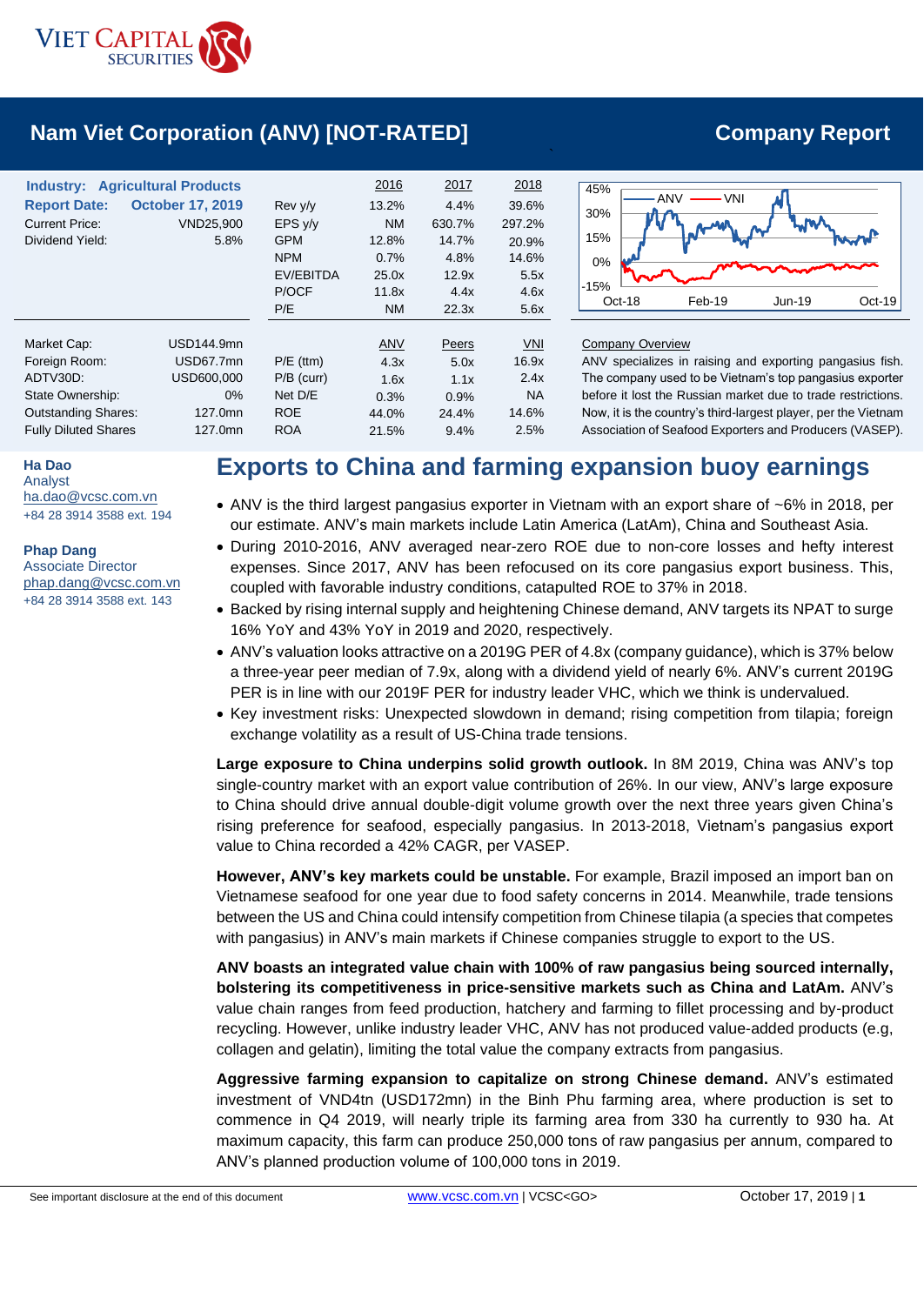

# **Business overview**

The third largest pangasius exporter in Vietnam. Founded in 1993, ANV used to be the top player<br>in the pangasius export industry before Russia issued a ban on pangasius fillet imports from Vietnam **The third largest pangasius exporter in Vietnam.** Founded in 1993, ANV used to be the top player in 2008 due to concerns over food safety and excessive ice glazing. In 2018, ANV claimed an export share of ~6%, per our estimate.



## **Figure 1: Market share by export value as of 2018**

Source: Agromonitor

**ANV remains largely a family business.** As of September 2019, ANV's chairman cum founder, Mr. Doan Toi, and his family hold a combined stake of 75% in ANV. The chairman's family also boasts a prominent presence on ANV's board of directors and management team. For example, three out of eight board members are related to ANV's chairman.

# **Figure 2: ANV's shareholder structure as of September 2019**





**Frozen pangasius fillet exports are ANV's business mainstay.** Frozen pangasius fillets, which are mainly exported, constituted 84% of ANV's revenue in 2018. The remaining revenue came from pangasius by-products such as fish meal and fish oil, pangasius feed and raw pangasius fish. The revenue contribution from frozen pangasius fillets to ANV is broadly similar to that of VHC. Nonetheless, VHC generates higher sales from value-added products (~5% of total 2018 revenue, per VHC), such as collagen and gelatin vs almost none from ANV.

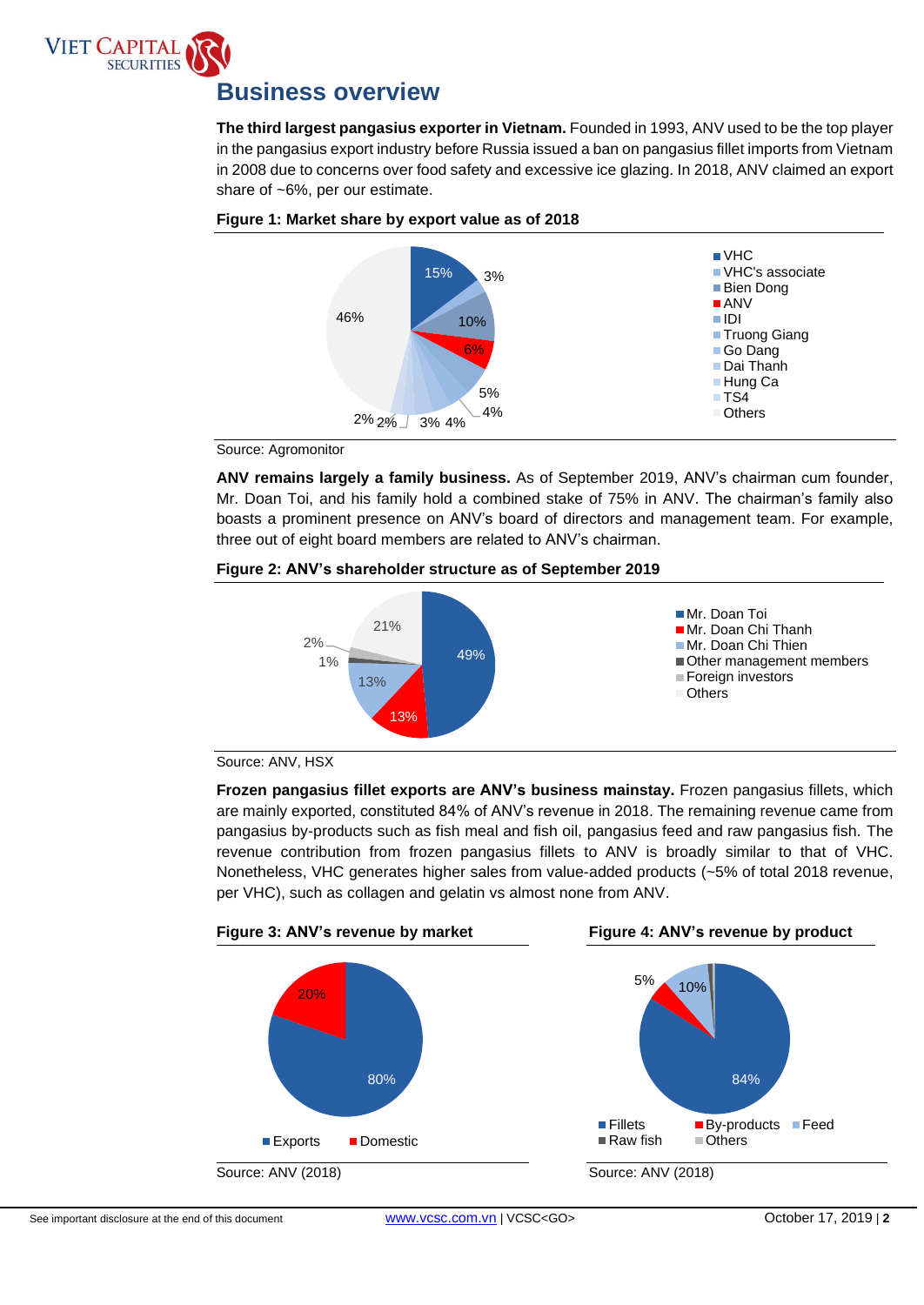

or ~50%, red by Brazil, mexico and Colombia. China, which is virc s biggest single-coditity market,<br>made up 20% of ANV's exports in 2018, representing a sharp jump from less than 5% in 2017. **Key markets include LatAm, China and ASEAN, which we consider "low-value" markets due to stiff competition.** As of 2018, LatAm was ANV's largest market with an export value contribution of ~38%, led by Brazil, Mexico and Colombia. China, which is VHC's biggest single-country market, Meanwhile, ASEAN countries, spearheaded by Thailand, contributed ~18% to ANV's exports in 2018.

ANV's main markets typically yield lower prices than the EU and the US (VHC's stronghold). In our view, this is because in addition to lower income levels, these markets have lenient quality regulations compared to the EU and the US, leading to fiercer competition.





## Source: ANV, VCSC







**ANV boasts a fully integrated value chain, ranging from feed production, hatchery and farming to fillet processing and by-product recycling.** Notably, ANV's raw fish self-supply ratio is almost 100% vs ~40% for VHC, per our estimate. As a result, ANV's GPM tends to correlate closely with export prices while being detached from external raw fish price movements. In addition, ANV's volume growth will be predicated on its ability to ramp up internal supply by either improving farming yields or expanding farming areas.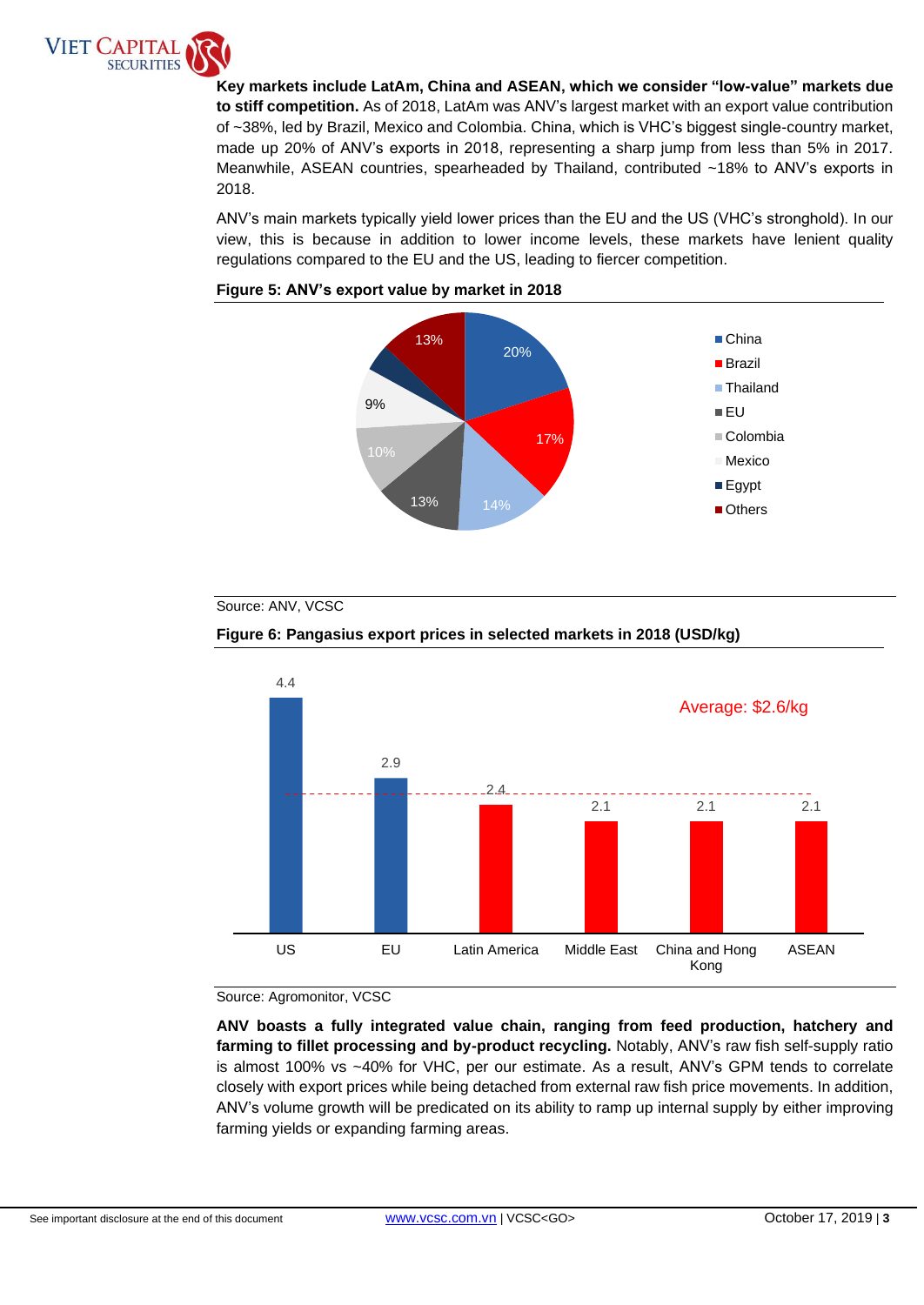

# **Figure 7: ANV's value chain as of YE2018**



Source: VCSC, ANV

# **Historical performance**

**Top line growth primarily driven by higher export prices.** Per ANV, its export volume registered a CAGR of 1.7% during 2013-2018. Meanwhile, its export revenue posted a CAGR of 6.7% in the same period as export prices surged in late 2017 and 2018 due to a pangasius supply shortage.



**Figure 8: ANV's export value (USD mn) and volume ('000 tonnes) during 2010-2018**

### Source: ANV

**GPM fluctuates widely in conjunction with ASP.** During 2014-2016, ANV's GPM contracted from 15.2% to 12.8% amid a 25% decline in ASP. Conversely, from 2016 to 2018, ANV's ASP jumped 60%, leading to an eight-ppt expansion in GPM.

As discussed above, due to ANV's full ownership of its raw fish supply, its GPM displays a tighter correlation with ASP compared to other pangasius exporters whose GPM is subject to the spreads between selling prices and external raw fish prices.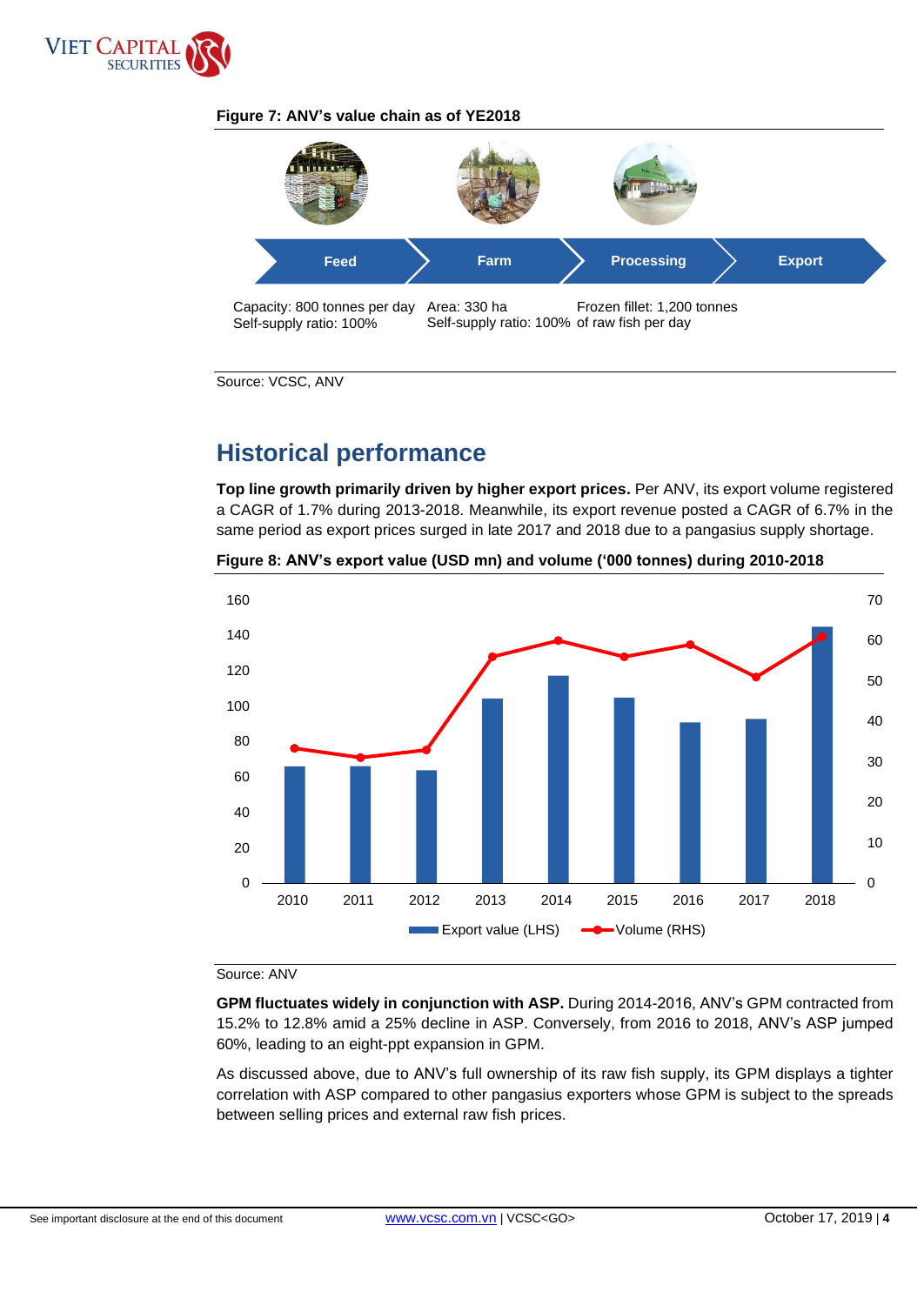



# **Figure 9: ANV's GPM and ASP (USD per kg) during 2010-2019**

## Source: ANV, VCSC

**Non-core businesses undermined ANV in the past; however, the company has refocused on the pangasius export business since 2017.** Starting in 2009, ANV invested a total of VND620bn (USD27.3mn) for a 40.5% stake in DAP 2 Vinachem, which produces and distributes DAP fertilizers in Vietnam. Due to fierce competition and falling selling prices in the DAP fertilizer market, the carrying amount of this investment dropped to ~VND432bn (USD19mn) in 2016. This, coupled with high gearing, almost wiped out ANV's accumulated profits from pangasius exports during 2010- 2016.

In 2016, ANV sold its stake in DAP 2 Vinachem for VND540bn (USD23.8mn) to Dai Tay Duong, an entity related to its controlling family. This amount was paid through multiple tranches from 2016 to 2019. According to ANV, it has completed clearing its non-core legacy holdings as of the end of Q2 2019.

Bolstered by its divestment from DAP 2 Vinachem in 2016 and increased pangasius export prices in late 2017 and 2018, ANV's ROE strengthened to 11% in 2017 and 37% in 2018 vs ~0% during 2010-2016.



## **Figure 10: ANV's net D/E and NPM during 2010-2019**

Source: ANV, VCSC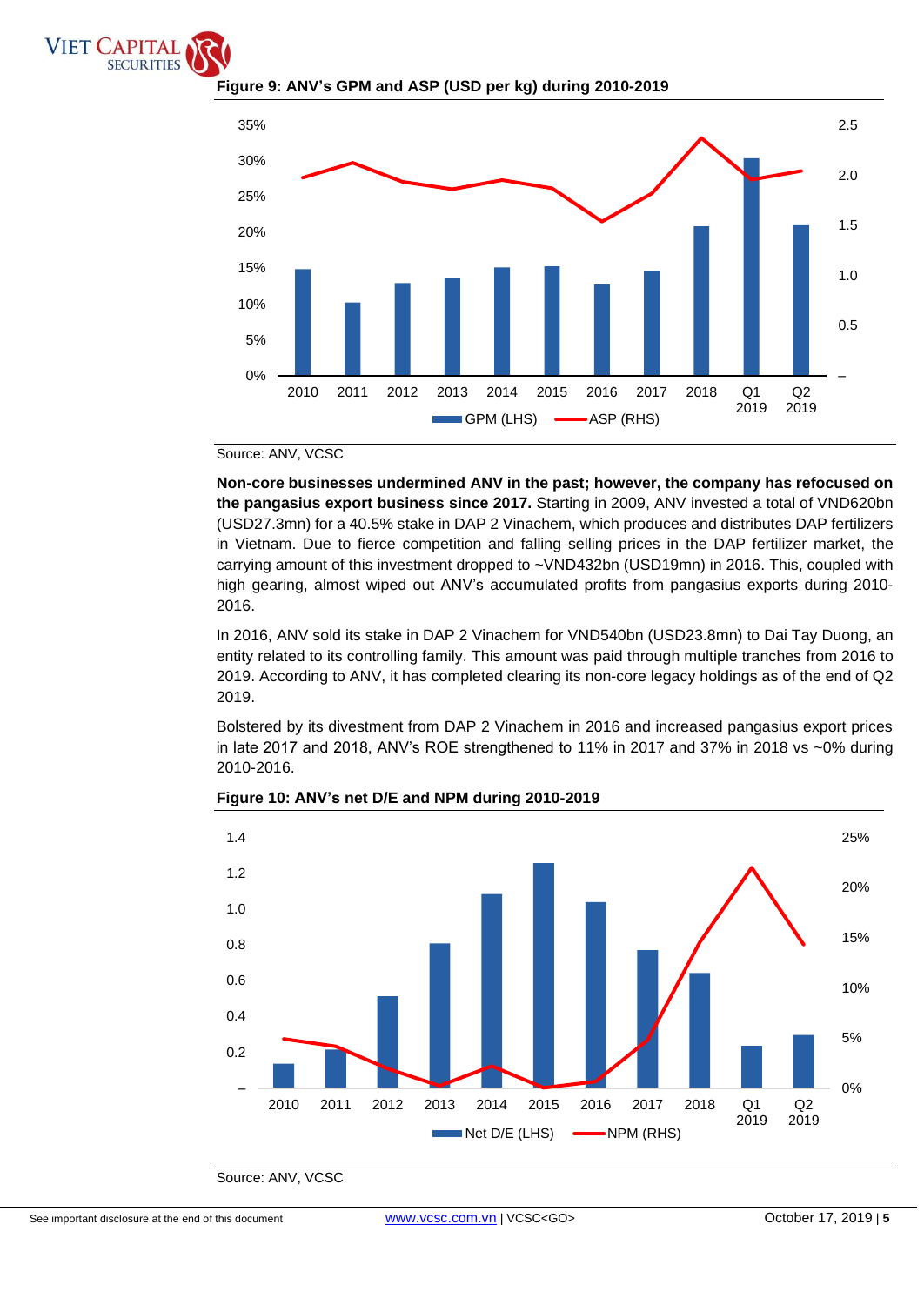





Source: ANV, VCSC





Source: ANV, VCSC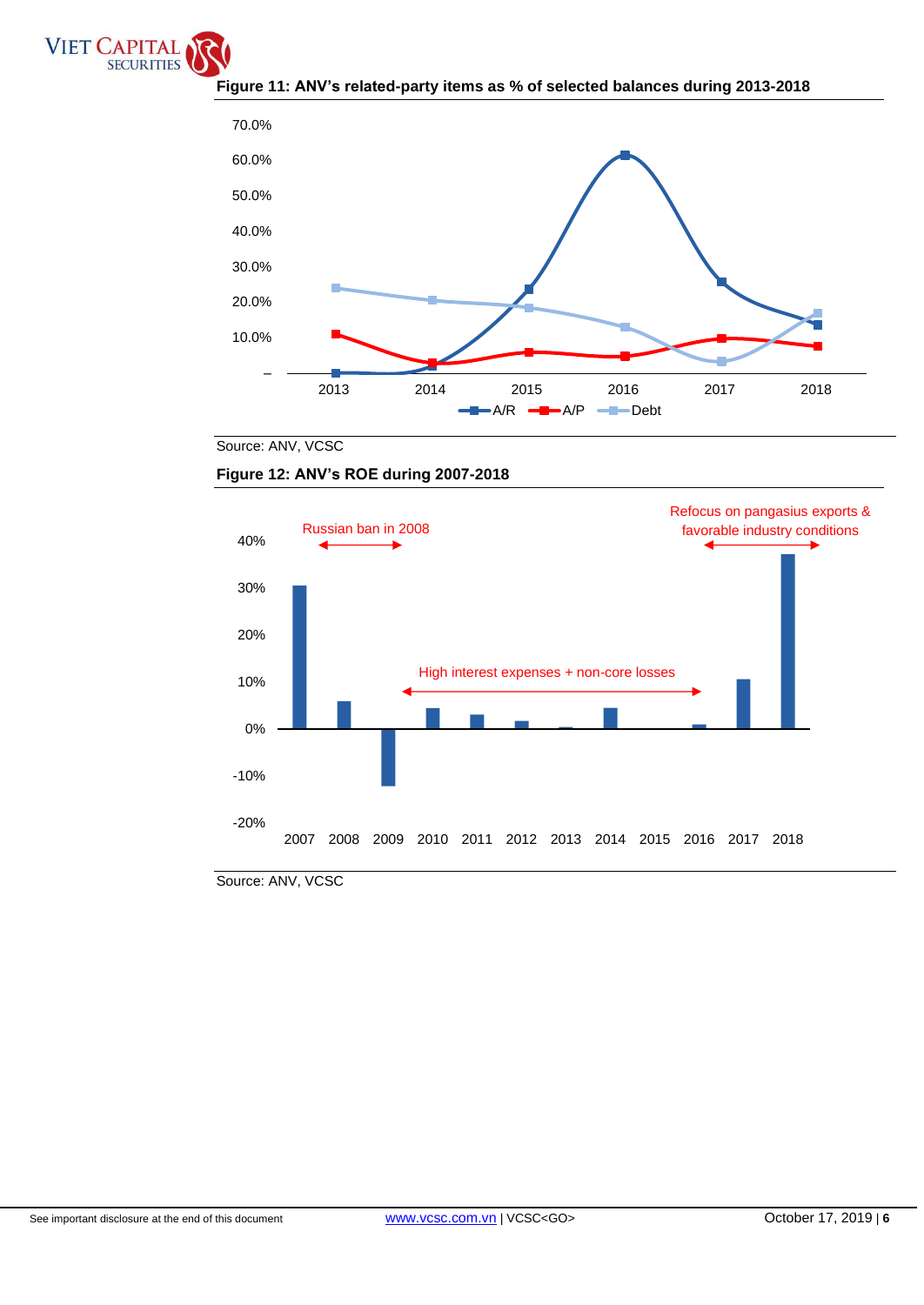

# **Outlook: New Binh Phu farm to help capitalize on rising Chinese appetite for pangasius**

# **China is a major long-term growth driver for Vietnam's pangasius industry thanks to its rising seafood consumption**

Amid increasing seafood consumption in China, Vietnamese pangasius is standing out as an alternative to Chinese fish species such as sole and flounder. Per VASEP, Vietnam's pangasius export value to China (including Hong Kong) delivered a CAGR of 42% over 2013-2018. This stellar growth was underpinned by booming catering services (including hotpot chains) and e-commerce in China, and compounded by proactive market penetration efforts of Vietnamese exporters.

**Figure 13: Examples of Chinese dishes that use pangasius**

Amid the growing popularity of pangasius, some farmers in southern China even switched from raising tilapia (one of China's key farm-raised fish species) to pangasius in 2018, which raises the question of whether China will reduce Vietnamese imports in the long term. We see this risk as insignificant given the unfavorable temperature for pangasius farming in China as well as the yellow flesh of Chinese pangasius (Vietnamese pangasius has unique white flesh, which is preferred to yellow flesh). In 2018, China harvested approximately 30,000 tonnes of raw pangasius, which was less than 10% of its imports from Vietnam, per our estimate.

Moving forward, we believe the Chinese appetite for pangasius will continue to intensify due to the country's expanding seafood palate amid its relatively low pangasius penetration vs the US and EU. At the same time, China's ongoing crackdown on border trade will bode well for official exporters such as ANV.



**Figure 14: Pangasius consumption per capita in major markets in 2010-2017 (kg)**

Source: NOAA, VCSC estimates based on VASEP, Agromonitor data; assuming consumption is solely supplied by Vietnam.

Source: VCSC compilations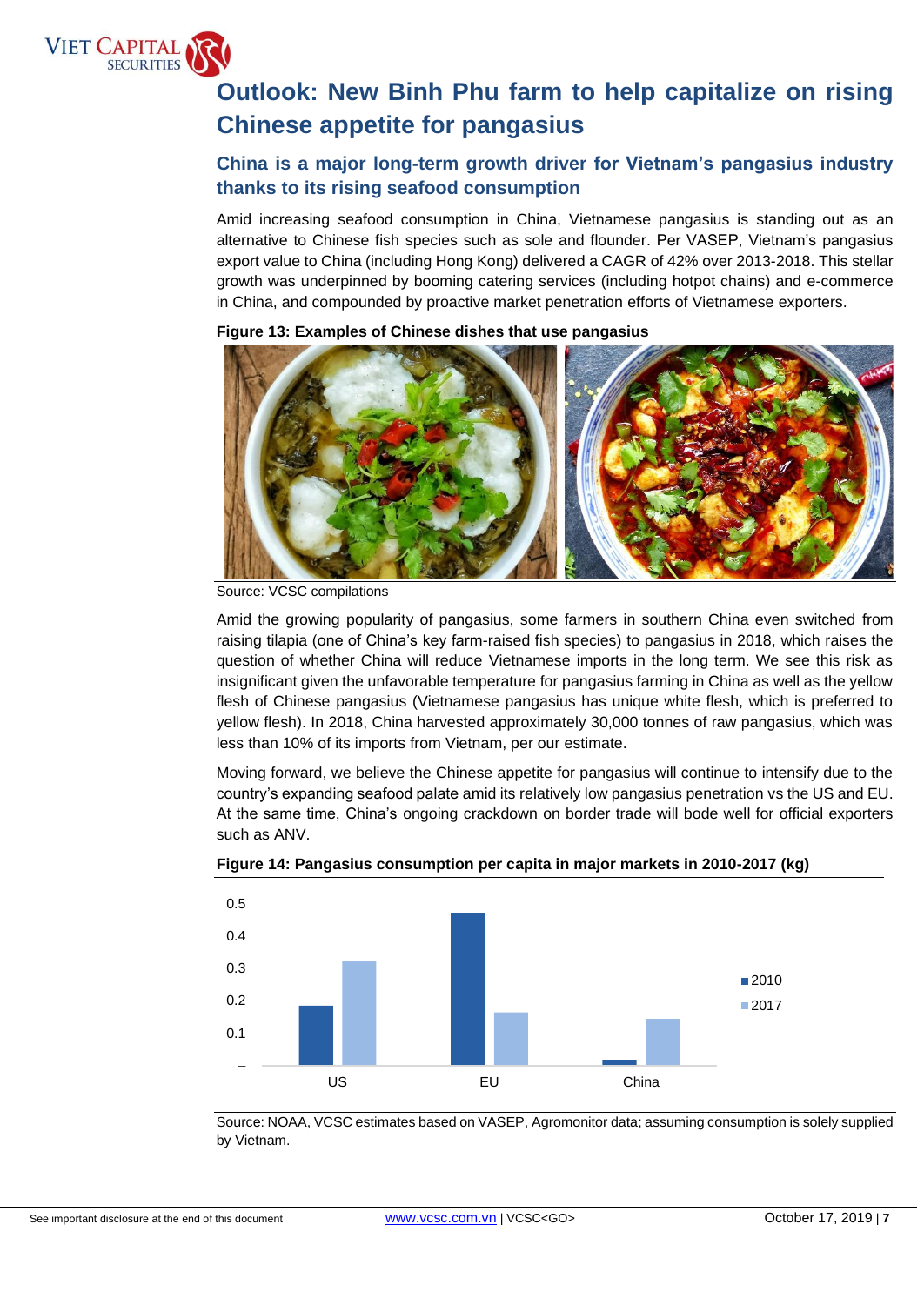



**Figure 15: Volume and price of Vietnamese pangasius exports to China (1998-2018)\***

*For a more detailed discussion on the pangasius export industry, please find our report [VHC](https://www.vcsc.com.vn/reading-book/vhc-buy--34.9---worlds-leading-pangasius-fish-exporter---initiation/268182)  – [World's leading pangasius exporter](https://www.vcsc.com.vn/reading-book/vhc-buy--34.9---worlds-leading-pangasius-fish-exporter---initiation/268182) dated September 12, 2019*.

# **ANV partners with food distributor Fenglei to ramp up presence in China**

In May 2018, ANV entered a partnership with Shanghai Fenglei Ltd, a frozen seafood distributor. Per ANV, this cooperation will support its market penetration in China on the back of Fenglei's local expertise. Fenglei will also help ANV in joining B2B (business-to-business) seafood trade shows in China to promote its products. Currently, Fenglei runs 30 wholesale stores in Shanghai, Beijing and other regions and supplies pangasius to restaurants across China. Unlike in other markets, ANV sells products under its own brand in China, per management.



**Figure 16: A Feng Lei – ANV pangasius wholesale store in Shanghai, China\***

Source: Feng Lei; \*ANV's logo is on the left.

Source: VASEP, Agromonitor, VCSC estimates (\*including Hong Kong)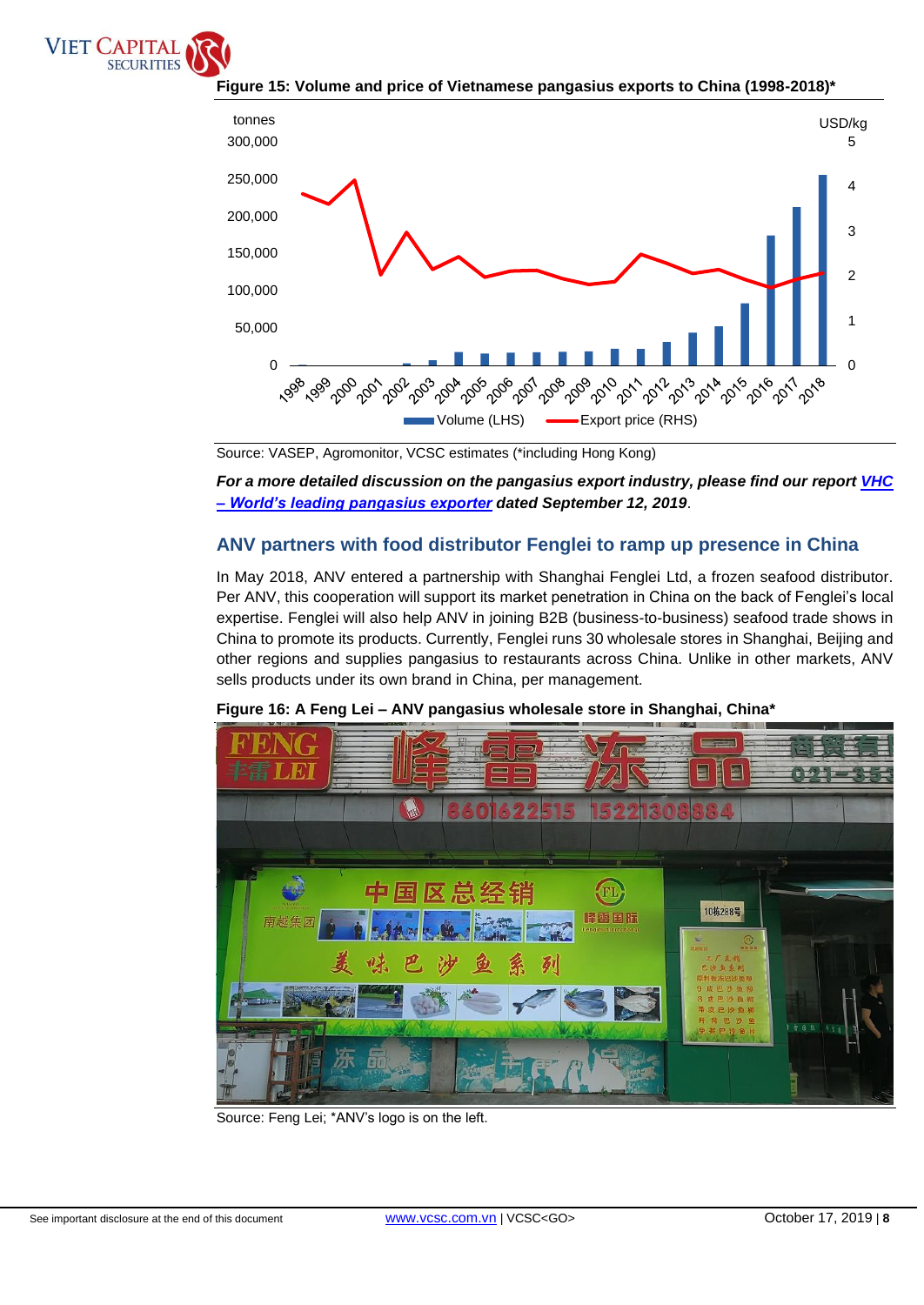

# **Aggressive farming expansion to shore up volume**

Province. This farm almost doubles ANV's current farming area of 330 ha. Against an estimated In January 2019, ANV started to invest in a new farming area of 600 ha in Binh Phu, An Giang capex of VND4tn (USD172mn), ANV plans to acquire modern technology from Israel to boost farming yields. Per our estimate, this Binh Phu project is equivalent to ~10% of the total pangasius farming area in Vietnam. In addition, it could produce up to 8% of Vietnam's total pangasius supply when operating at maximum capacity.

As of September 2019, the land construction of this farm has almost been completed. According to ANV, the farm is slated to harvest its first ~20,000 tonnes of raw fish in Q4 2019.

At the end of Q2 2019, ANV has disbursed VND558bn (USD24mn) for the Binh Phu project, mostly for land and construction costs. Management plans to finance this project with internal cash flows instead of a new share issuance as originally planned in Q4 2018.

## **Figure 17: Binh Phu farming project**

|                                                     | Land area (ha) | Investment cost (VND bn) |
|-----------------------------------------------------|----------------|--------------------------|
| Hatchery phase (producing young fish)               | 150            | 1.000                    |
| Farming phase (producing raw commercial-sized fish) | 450            | 3.000                    |
| Total                                               | 600            | 4.000                    |
| Course: ANN/ VCCC semplotions                       |                |                          |

Source: ANV, VCSC compilations

## **Figure 18: ANV's Binh Phu farming area as of September 2019**



Source: ANV

# **Plans for expansion into collagen and gelatin products as well as gaining access to the US market present potential upside of long-term growth**

ANV is now planning to expand into the collagen and gelatin businesses by cooperating with a South Korean partner in 2020. This move mirrors VHC, which has engaged in these businesses for several years. Per our estimate, collagen and gelatin products boast a wider and more stable GPM of 30%+ vs 10%-25% of traditional frozen fillets.

On the other hand, ANV began to export to the US in small batches in 2019. In order to compete well against market leaders in the US such as VHC and Bien Dong, ANV will need to obtain favorable anti-dumping tariffs from the US by participating in the US's annual review of anti-dumping tariffs on Vietnamese pangasius. This anti-dumping tariff review requires an extensive audit of historical operational data along with cumbersome legal paperwork. Therefore, we believe ANV will need at least three years to complete the process. As such, we do not expect any material contribution from the US market to ANV's revenue in the medium term.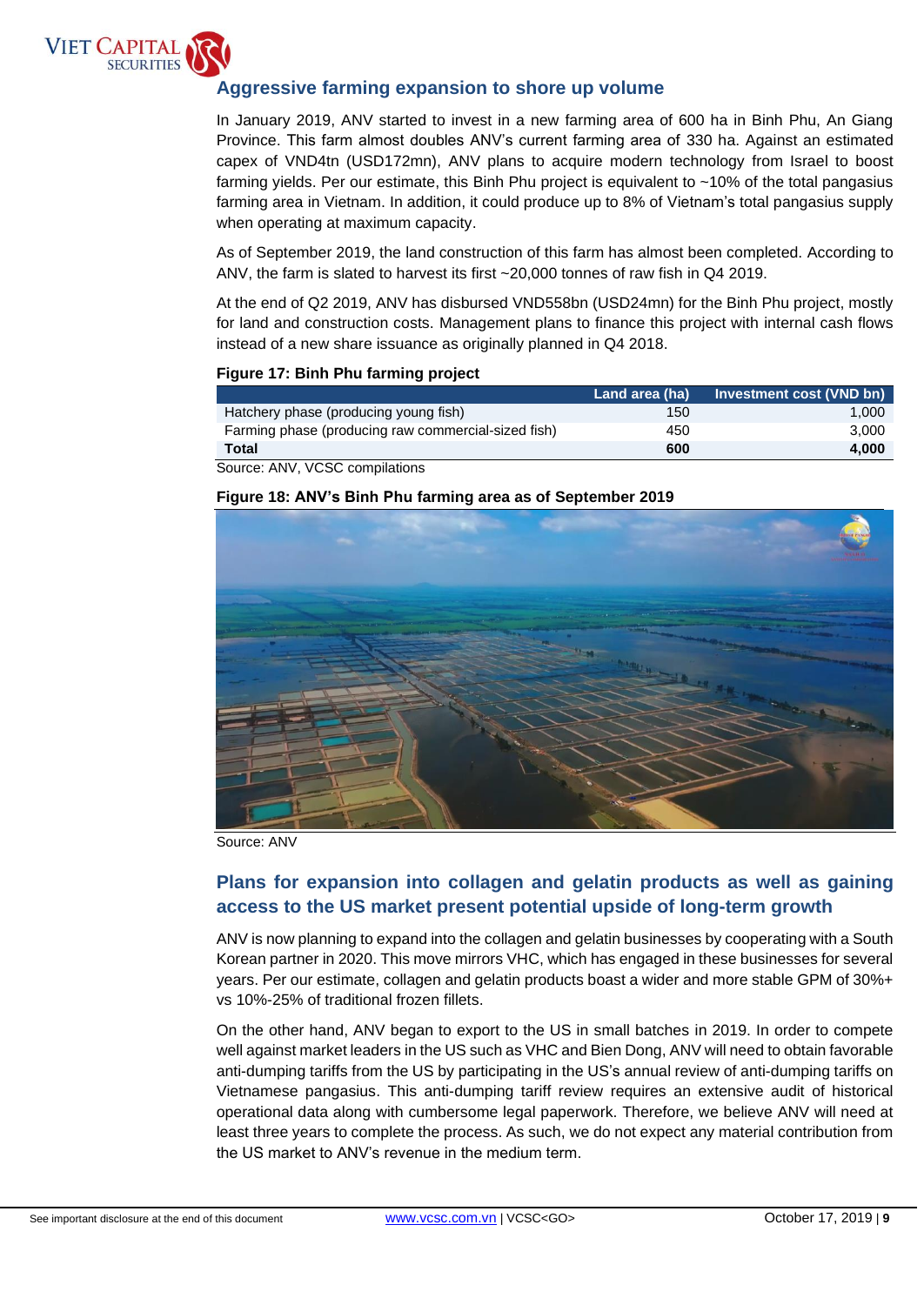# **ANV eyes VND1tn (USD43mn) NPAT in 2020, +43% vs 2019G**

supported by the Binh Phu farm. In 2020, ANV targets to source 100,000 tonnes from Binh Phu vs This ambitious target is premised on expected robust Chinese demand and a volume ramp-up 120,000 tonnes from other farms.



## **Figure 19: ANV's NPAT guidance for 2019-2020 (VND bn)**

Source: ANV

**VIET CAPITA** 

**SECURITIES** 

# **2019 NPAT target looks attainable thanks to elevated exports to China**

In 8M 2019, ANV recorded 12% YoY and 16% YoY increases in export value and export volume, respectively. Notably, the export value contribution from China widened from 20% in 2018 to 26% in 8M 2019. We note that ANV only started to focus on the Chinese market in Q4 2018.

Meanwhile, ANV's unit gross profit stayed at a healthy level of USD0.6 per kg in H1 2019, which was flat vs full-year 2018. All told, we expect ANV will accomplish its 2019 NPAT target of VND700bn (USD30mn, +14% YoY).

| VND bn                      | H1 2018 | H1 2019 | YoY   | 9M 2018 | 9M 2019          | YoY   | 2018  | 2019G | YoY       |
|-----------------------------|---------|---------|-------|---------|------------------|-------|-------|-------|-----------|
| Revenue                     | 1,683   | 1,975   | 17%   | 2,735   | 3,102            | 13%   | 4,118 | 4,700 | 14%       |
| COGS                        | 1,421   | 1,473   | 4%    | 2,304   | 2,364            | 3%    | 3,256 | 3,666 | 13%       |
| Gross profit                | 262     | 502     | 91%   | 431     | 738              | 71%   | 862   | 1,034 | 20%       |
| <b>NPAT</b>                 | 193     | 354     | 83%   | 308     | 506              | 65%   | 604   | 700   | 16%       |
| NPAT-MI                     | 189     | 354     | 87%   | 303     | 506              | 67%   | 600   | NA.   | <b>NA</b> |
|                             |         |         |       |         |                  |       |       |       |           |
| <b>GPM</b>                  | 15.6%   | 25.4%   |       | 15.8%   | 23.8%            |       | 20.9% | 22.0% |           |
| <b>NPM</b>                  | 13.6%   | 24.0%   |       | 13.3%   | 21.4%            |       | 18.4% | 19.1% |           |
|                             | H1 2018 | H1 2019 | YoY   | 8M 2018 | 8M 2019          | YoY   | 2018  | 2019G | YoY       |
| Export value (USD mn)       | 60      | 67      | 11%   | 83      | 93               | 12%   | 145   | 165   | 14%       |
| Export volume ('000 tonnes) | 30      | 33      | 12%   | 37      | 43               | 16%   | 61    | 70    | 15%       |
| ASP (USD per kg)            | 2.0     | 2.0     | $-1%$ | 2.2     | $2.2\phantom{0}$ | $-3%$ | 2.4   | 2.4   | $-1%$     |
|                             |         |         |       |         |                  |       |       |       |           |
| Revenue per kg (USD)        | 2.4     | 2.6     | 5%    |         |                  |       | 2.9   | 2.9   | $-1%$     |
| Gross profit per kg (USD)   | 0.4     | 0.6     | 71%   |         |                  |       | 0.6   | 0.6   | 4%        |
| Source: ANV, VCSC           |         |         |       |         |                  |       |       |       |           |

### **Figure 20: ANV's H1 2019 results and guidance for 2019**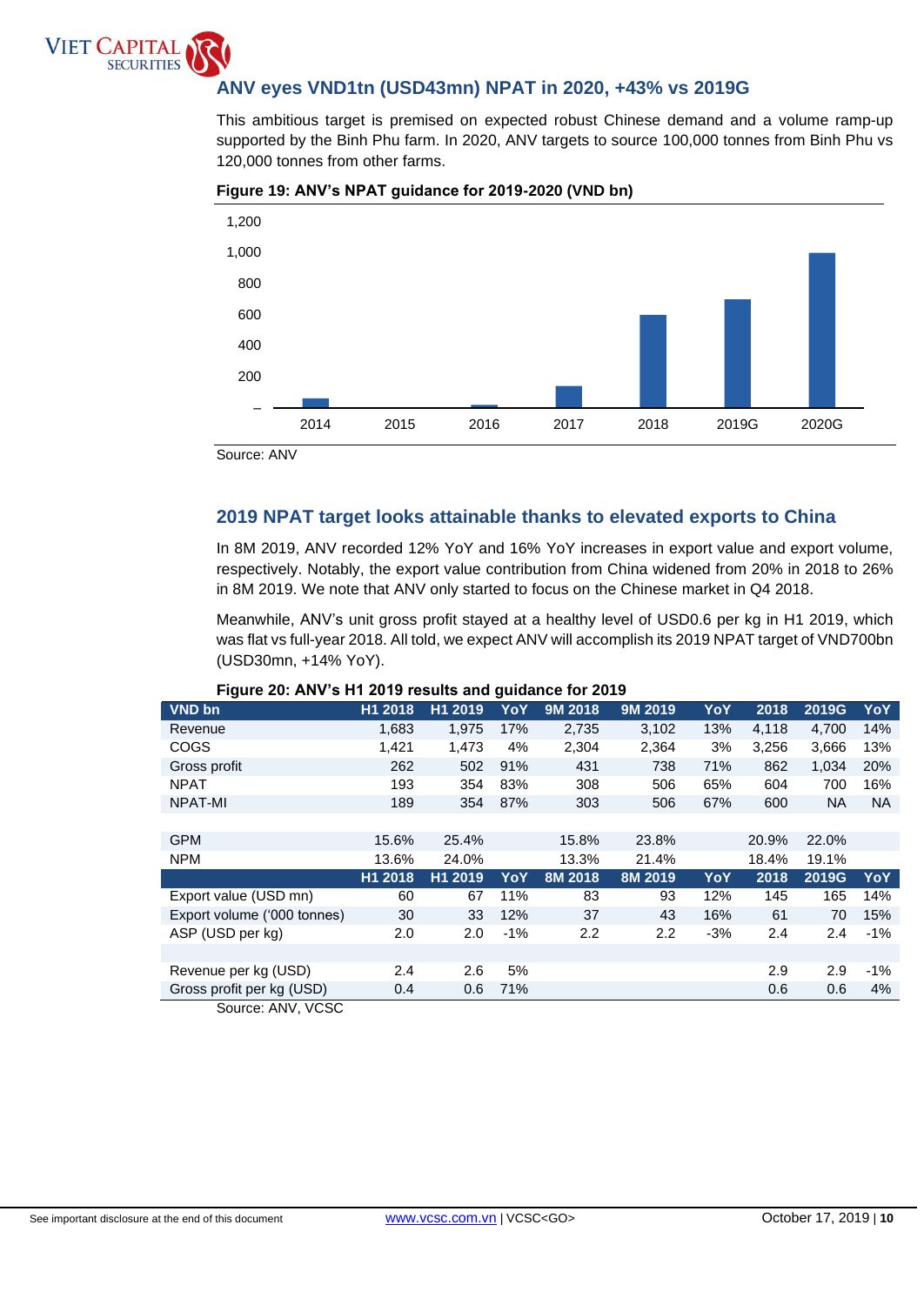

# **Investment risks**

# **Unexpected demand slowdown and trade turbulence**

As China and LatAm are ANV's largest markets, any economic slowdown and/or softening of seafood consumption in these regions could dampen demand for ANV's products.

In terms of trade-related issues, as a consequence of the US import tariff imposed on Chinese tilapia (the US initially placed a 10% tariff on imported tilapia from China in September 2018 before lifting it to 25% in May 2019), Chinese tilapia producers could intensify their sales efforts in the domestic market as well as in other low-value markets such as Latin America and Southeast Asia at the expense of Vietnamese pangasius. In addition, any depreciation of the CNY against the VND could impose pricing pressure on ANV.

# **Potential equity dilution or increased debt as a result of farming investments**

As the estimated capex for the Binh Phu project is 6x that of ANV's operating cash flow in 2018, there remains risk that ANV may either issue new equity or take on more debt to speed up the rollout of this project. However, management is adamant on internally financing the project, which will be rolled out in phases to ease capital pressure.

# **Valuation**

Since 2015, ANV's PER has moved within a wide range of 4x to 20x owing to its volatile earnings, especially before ANV cleared its non-core problems. However, ANV's PER has generally trended in line with that of VHC since 2017. We note that VHC's PER is currently at a three-year low, which we attribute to investor concerns over declines in its exports to the US YTD as well as possible margin contraction from 2018's record-high levels.

In our opinion, ANV should trade at a discount of around 10% to VHC due to (1) ANV's exposure to low-value and more competitive markets vs VHC's exposure to the high-value US market, (2) VHC's proven quality track record that makes it less susceptible to potential quality-related trade restrictions and (3) corporate governance concerns over ANV's historical related-party transactions.

Having said that, given its bright earnings outlook, ANV's 2019G PER of 4.8x looks attractive compared to a three-year average peer median TTM PER of 7.9x along with our implied target PER of 6.8x for VHC.

|                                       | 2018  | <b>2019G</b> | <b>2020G</b> |
|---------------------------------------|-------|--------------|--------------|
| NPAT (VND bn)                         | 600   | 700          | 1.000        |
| EPS (VND)                             | 4.605 | 5.373        | 7.675        |
| PER @ share price of VND25,900        | 5.6x  | 4.8x         | 3.4x         |
| Course: ANN/ <i>VCCC</i> soloulations |       |              |              |

## **Figure 21: Estimated PERs based on company guidance**

Source: ANV, VCSC calculations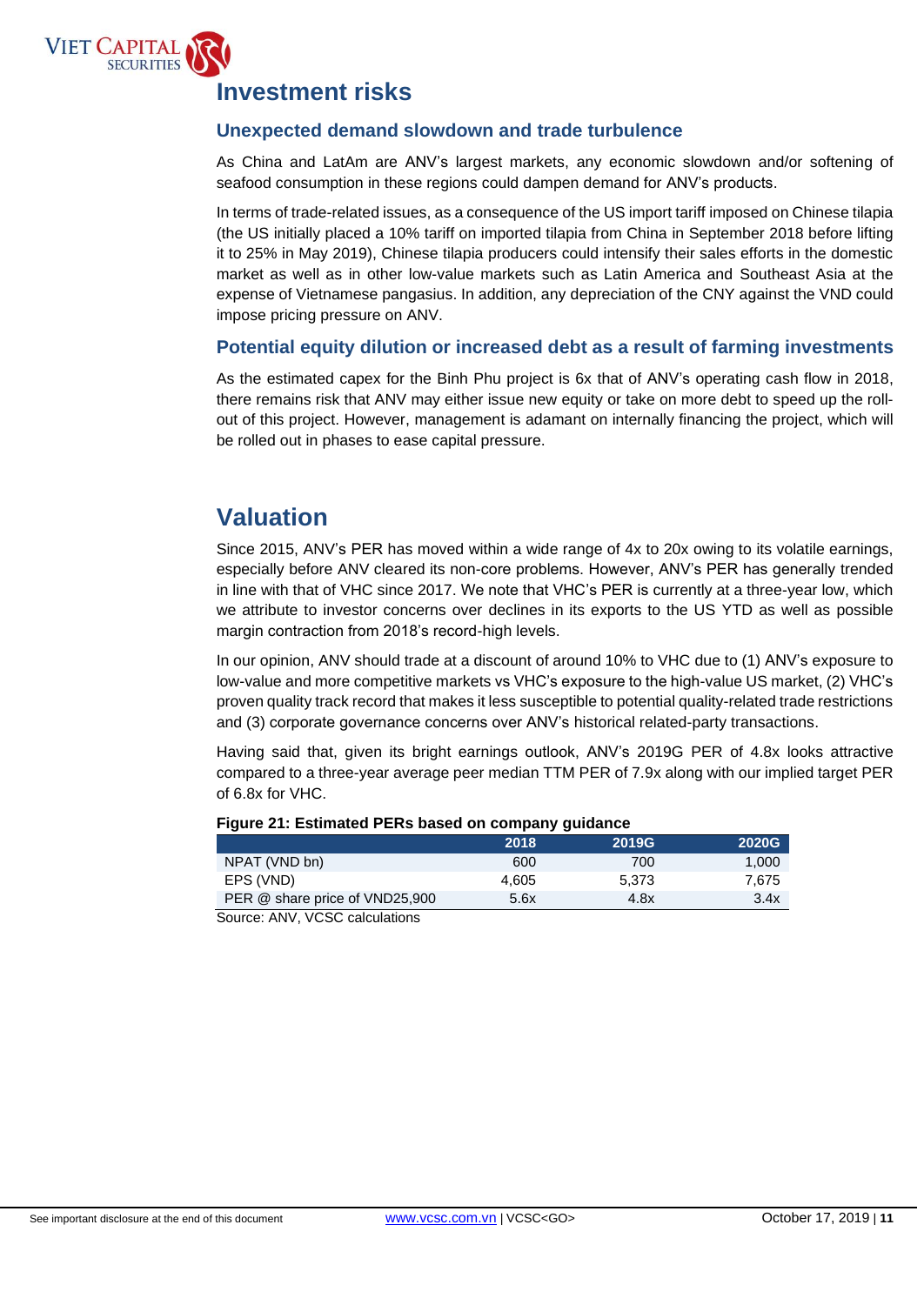

# **Figure 22: Vietnam's listed seafood companies**

| <b>Ticker</b> | <b>Market</b><br><b>Cap</b><br>(USD<br>mn) | <b>TTM</b><br><b>Sales</b><br>(USD<br>mn) | YoY<br>$(\%)$ | <b>TTM</b><br><b>NPAT</b><br>(USD<br>mn) | YoY<br>$(\%)$ | <b>Net</b><br>D/E(x) | <b>ROE</b><br>(%) | <b>ROA</b><br>$(\%)$ | LQ<br><b>PBR</b><br>(x) | <b>TTM</b><br><b>PER</b><br>(x) |
|---------------|--------------------------------------------|-------------------------------------------|---------------|------------------------------------------|---------------|----------------------|-------------------|----------------------|-------------------------|---------------------------------|
| <b>MPC</b>    | 203.6                                      | 735.3                                     | 8.0           | 30.5                                     | 10.0          | 1.0                  | 24.4              | 7.6                  | 1.1                     | 4.8                             |
| <b>VHC</b>    | 318.1                                      | 397.3                                     | 11.0          | 73.6                                     | 183.2         | 0.0                  | 44.6              | 29.9                 | 1.6                     | 4.4                             |
| <b>HVG</b>    | 26.1                                       | 354.4                                     | $-47.7$       | 0.1                                      | <b>NA</b>     | 1.3                  | 14.4              | 2.8                  | 0.4                     | 5.8                             |
| IDI           | 62.0                                       | 275.5                                     | 23.0          | 27.5                                     | $-6.1$        | 0.9                  | 20.9              | 8.4                  | 0.5                     | 2.6                             |
| <b>FMC</b>    | 58.8                                       | 165.4                                     | 1.2           | 7.8                                      | 51.9          | 0.8                  | 32.2              | 13.9                 | 1.6                     | 5.4                             |
| ACL           | 28.9                                       | 73.4                                      | 5.8           | 10.0                                     | 45.5          | 1.0                  | 53.3              | 22.0                 | 1.0                     | 3.1                             |
| <b>ABT</b>    | 17.6                                       | 17.2                                      | 4.2           | 2.9                                      | $-0.3$        | 0.0                  | 12.9              | 9.4                  | 1.0                     | 7.4                             |
| <b>Median</b> | 57.1                                       | 275.5                                     | 8.0           | 10.0                                     | 31.0          | 0.9                  | 24.4              | 9.4                  | 1.1                     | 5.0                             |
| <b>Mean</b>   | 103.8                                      | 288.3                                     | 6.5           | 21.8                                     | 206.9         | 0.7                  | 29.4              | 13.5                 | 1.1                     | 4.8                             |
| <b>ANV</b>    | 144.9                                      | 189.2                                     | 35.0          | 32.8                                     | 157.2         | 0.3                  | 44.0              | 21.5                 | 1.6                     | 4.3                             |

Source: Bloomberg; data as of October 17, 2019

# **Figure 23: TTM PER of ANV vs VHC**



Source: Bloomberg; ANV's TTM PER was not meaningful during 2016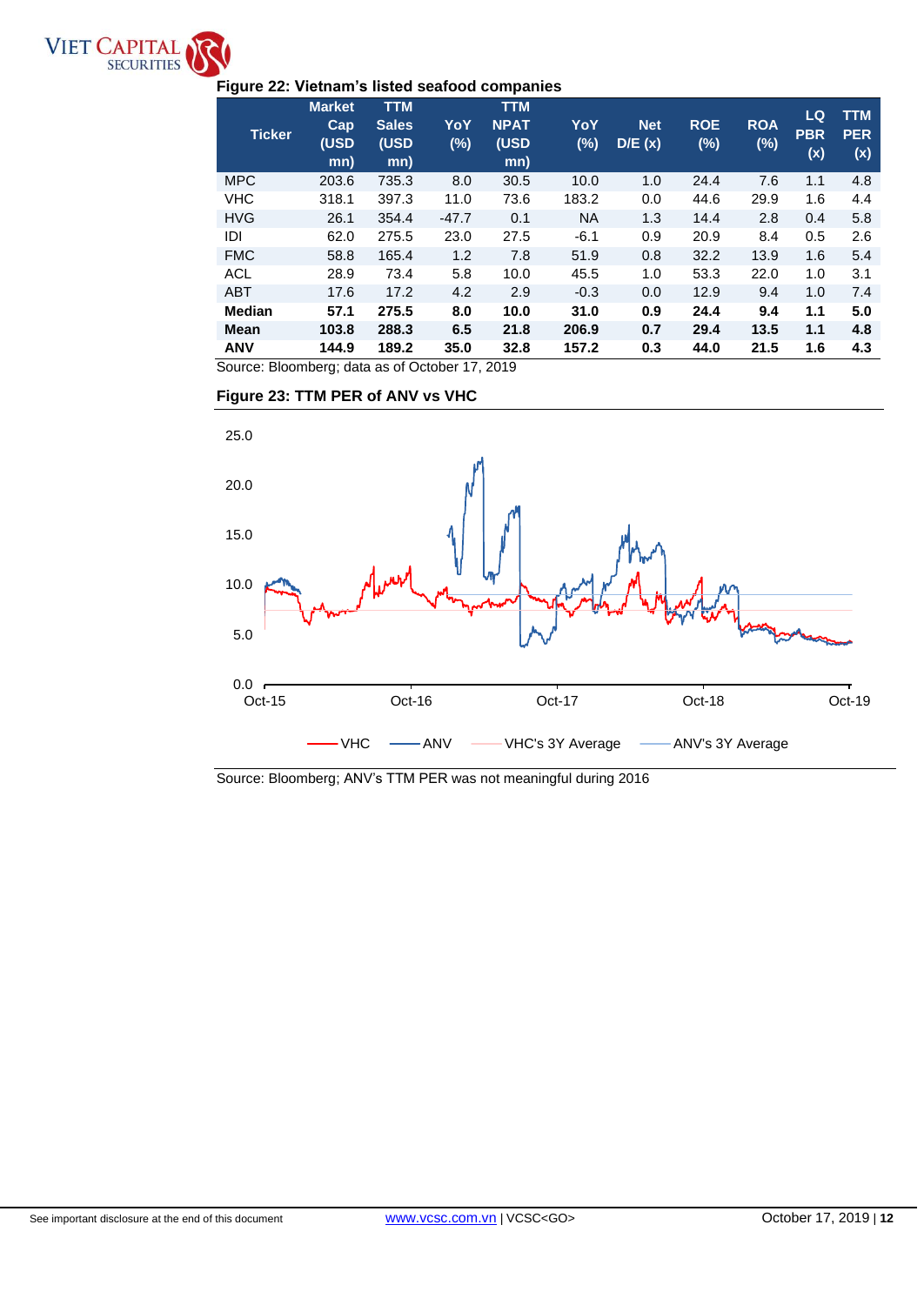

# **Financial Statements**

| P/L (VND bn)                            | 2016     | 2017     | 2018     | B/S (VND bn)                          | 2016         | 2017       | 2018           |
|-----------------------------------------|----------|----------|----------|---------------------------------------|--------------|------------|----------------|
| Revenue                                 | 2,825    | 2,949    | 4,118    | Cash & equivalents                    | 22           | 26         | 69             |
| COGS                                    | $-2,463$ | $-2,517$ | $-3,256$ | ST investment                         | 1            | 0          | 452            |
| <b>Gross profit</b>                     | 361      | 432      | 862      | Accounts receivable                   | 434          | 341        | 525            |
| Selling expenses                        | $-136$   | $-146$   | $-161$   | Inventories                           | 1,195        | 874        | 962            |
| General & Admin exp                     | $-134$   | $-39$    | $-9$     | Other current assets                  | 256          | 76         | 82             |
| <b>Operating profit</b>                 | 91       | 247      | 693      | <b>Total Current Assets</b>           | 1,908        | 1,317      | 2,090          |
| Financial income                        | 154      | 20       | 74       | Fixed assets, gross                   | 1,373        | 1,412      | 1,448          |
| <b>Financial expenses</b>               | -89      | -64      | -75      | - Depreciation                        | $-757$       | $-827$     | $-899$         |
| - o/w, interest expense                 | $-76$    | $-57$    | $-46$    | Fixed assets, net                     | 615          | 585        | 549            |
| Associates                              | $-10$    | $-32$    | 1        | LT investments                        | 412          | 731        | 326            |
| Net other income/(loss)                 | $-117$   | $-5$     | $-2$     | LT assets other                       | 82           | 70         | 461            |
| Profit before tax                       | 29       | 167      | 690      | <b>Total LT assets</b>                | 1,110        | 1,385      | 1,335          |
| Income Tax                              | $-15$    | $-23$    | $-86$    | <b>Total Assets</b>                   | 3,018        | 2,702      | 3,425          |
| <b>NPAT before MI</b>                   | 13       | 144      | 604      |                                       |              |            |                |
| <b>Minority interests</b>               | 6        | $-2$     | $-4$     | Accounts payable                      | 221          | 100        | 119            |
| <b>NPAT less MI, reported</b>           | 19       | 142      | 600      | Short-term debt                       | 1,162        | 1,025      | 1,251          |
| NPAT less MI, adjusted $(1)$            | 19       | 142      | 576      | Other ST liabilities                  | 103          | 107        | 198            |
|                                         |          |          |          | Total current liabilities             | 1,487        | 1,232      | 1,568          |
| <b>EBITDA</b>                           | 169      | 328      | 773      | Long-term debt                        | 222          | 76         | 10             |
| EPS basic reported, VND                 | 159      | 1,159    | 4,605    | Other LT liabilities                  | 0            | 0          | 0              |
| EPS basic adjusted <sup>(1)</sup> , VND | 159      | 1,159    | 4,605    | <b>Total liabilities</b>              | 1,709        | 1,308      | 1,577          |
| EPS fully diluted <sup>(1)</sup> , VND  | 159      | 1,159    | 4,605    |                                       |              |            |                |
| DPS, VND                                | 900      | 1,200    | 1,500    | <b>Preferred Equity</b>               | $\mathbf 0$  | 0          | $\mathbf 0$    |
| DPS/EPS (%)                             | 567.3%   | 103.5%   | 32.6%    | Share premium                         | 612          | 22         | 22             |
| (1) Adjusted for one-offs               |          |          |          | Paid in capital                       | 660          | 1,250      | 1,250          |
| <b>Ratios</b>                           | 2016     | 2017     | 2018     | Retained earnings                     | 19           | 153        | 603            |
| Growth                                  |          |          |          | Other equity                          | 23           | $-27$      | $-28$          |
| Revenue growth %                        | 13.2%    | 4.4%     | 39.6%    | Minority interest                     | -6           | -4         | 0              |
| Op profit growth %                      | $-40.1%$ | 170.6%   | 180.3%   | <b>Total equity</b>                   | 1,309        | 1,394      | 1,848          |
| EBIT growth %                           | 277.4%   | $-87.3%$ | 276.6%   | <b>Total liabilities &amp; equity</b> | 3,018        | 2,702      | 3,425          |
| EPS growth %                            | 1175.9%  | 630.7%   | 297.2%   |                                       |              |            |                |
|                                         |          |          |          | Y/E shares out, mn                    | 122.5        | 122.5      | 125.0          |
| <b>Profitability ratios</b>             |          |          |          | Y/E treasury shares, mn               | 0.4          | 0.4        | 0.4            |
| Gross margin                            | 12.8%    | 14.7%    | 20.9%    | Cash flow (VND bn)                    | 2016         | 2017       | 2018           |
| <b>EBIT</b> margin                      | 3.2%     | 8.4%     | 16.8%    | <b>Beginning Cash Balance</b>         | 13           | 22         | 26             |
| EBITDA margin                           | 6.0%     | 11.1%    | 18.8%    | Net Income                            | 19           | 142        | 600            |
| NPAT-MI margin                          | 0.7%     | 4.8%     | 14.6%    | Dep, & amortization                   | 77           | 80         | 80             |
| <b>ROE</b>                              | 1.0%     | 10.7%    | 37.3%    |                                       | 266          | 53         | 210            |
|                                         |          |          |          | Other adjustments                     |              |            |                |
| <b>ROA</b>                              | 0.4%     | 5.0%     | 19.7%    | Chge in Working Cap                   | $-85$<br>278 | 476<br>751 | $-169$<br>721  |
|                                         |          |          |          | <b>Cash from operations</b>           |              |            |                |
| <b>Efficiency ratios</b>                |          |          |          |                                       |              |            |                |
| Days inventory on hand                  | 185.0    | 150.0    | 102.9    | Capital Expenditures, net             | $-57$        | $-53$      | $-432$         |
| Days AR outstanding                     | 48.3     | 48.0     | 38.4     | Investments, net                      | 145          | $-328$     | $-252$         |
| Days AP outstanding                     | 31.9     | 23.3     | 12.3     | <b>Cash from investing</b>            | 88           | $-381$     | -685           |
| Cash conversion cycle                   | 201.5    | 174.7    | 129.1    |                                       |              |            |                |
|                                         |          |          |          | Dividends paid                        | $-32$        | $-84$      | $-149$         |
| <b>Liquidity/Solvency</b>               |          |          |          | ∆ in Share Capital                    | $\mathbf 0$  | 0          | 25             |
| Current ratio                           | 1.3      | 1.1      | $1.3$    | $\Delta$ in ST debt                   | $-141$       | $-137$     | 226            |
| Quick ratio                             | 0.5      | 0.4      | 0.7      | $\Delta$ in LT debt                   | $-117$       | $-146$     | $-67$          |
| Cash ratio                              | 0.0      | 0.0      | 0.0      | Other financing C/F                   | $-67$        | 0          | $-28$          |
| Debt/assets                             | 0.5      | 0.4      | 0.4      | <b>Cash from financing</b>            | $-356$       | $-366$     | $\overline{7}$ |
| Debt/capital                            | 0.5      | 0.4      | 0.4      |                                       |              |            |                |
| Debt/equity                             | 1.1      | $0.8\,$  | 0.7      | Net change in cash                    | $\pmb{9}$    | 4          | 43             |
| Interest coverage ratio                 | $1.2$    | 4.4      | 15.1     | <b>Ending Cash Balance</b>            | 22           | 26         | 69             |

Source: Company financial statements, VCSC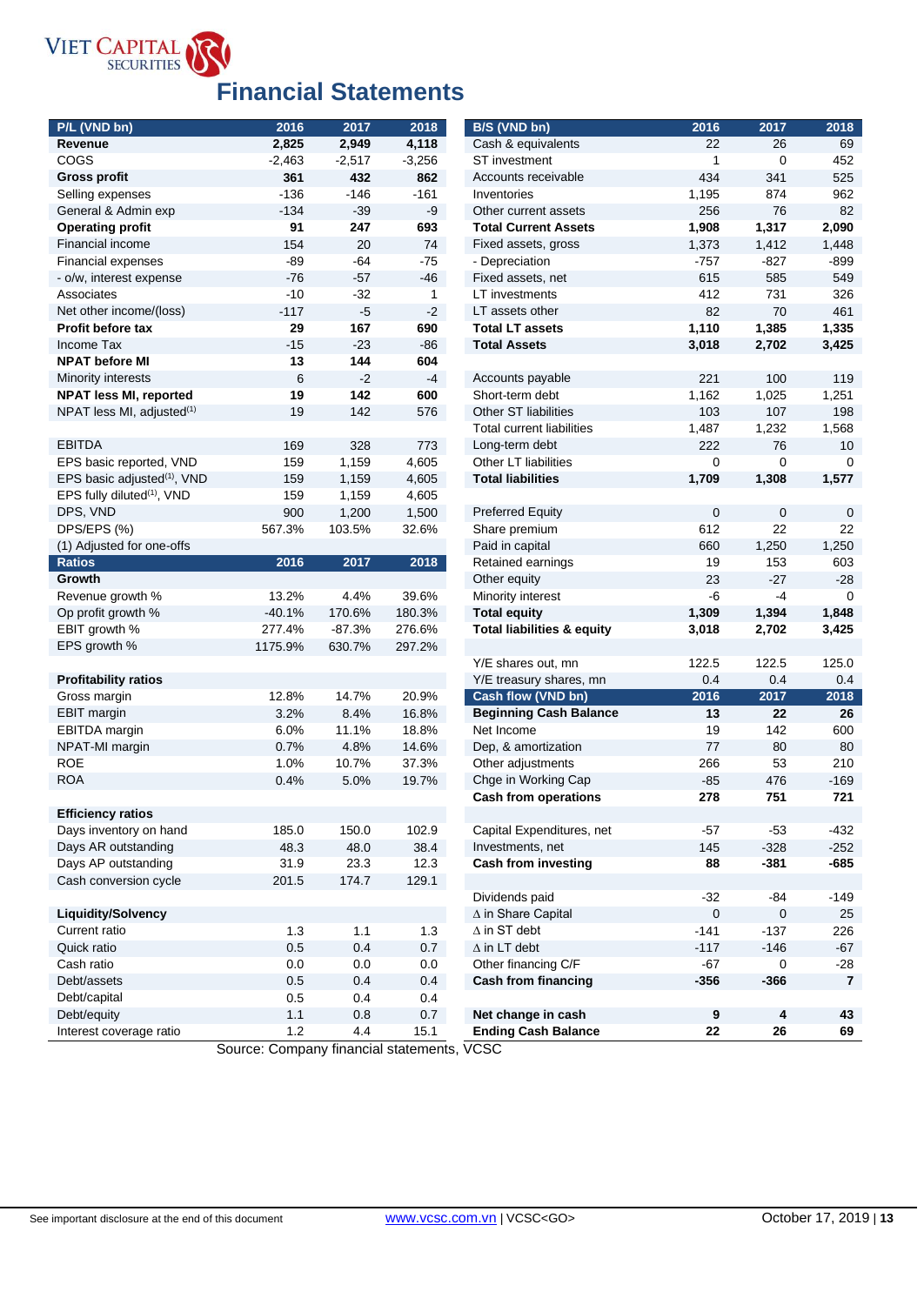

# **VCSC Rating System**

HOLD **Stock ratings** are set based on projected total shareholder return (TSR), defined as (target price – current price)/current price + dividend yield, and are not related to market performance.

| <b>Equity rating key</b>                                  | <b>Definition</b>                                                                                                                                                                                                                                                                                                                             |
|-----------------------------------------------------------|-----------------------------------------------------------------------------------------------------------------------------------------------------------------------------------------------------------------------------------------------------------------------------------------------------------------------------------------------|
| <b>BUY</b>                                                | If the projected TSR is 20% or higher                                                                                                                                                                                                                                                                                                         |
| <b>OUTPERFORM</b>                                         | If the projected TSR is between 10% and 20%                                                                                                                                                                                                                                                                                                   |
| <b>MARKET PERFORM</b>                                     | If the projected TSR is between -10% and 10%                                                                                                                                                                                                                                                                                                  |
| <b>UNDERPERFORM</b>                                       | If the projected TSR is between -10% and -20%                                                                                                                                                                                                                                                                                                 |
| <b>SELL</b>                                               | If the projected TSR is -20% or lower                                                                                                                                                                                                                                                                                                         |
| <b>NOT RATED</b>                                          | The company is or may be covered by the Research Department but no<br>rating or target price is assigned either voluntarily or to comply with<br>applicable regulation and/or firm policies in certain circumstances, including<br>when VCSC is acting in an advisory capacity in a merger or strategic<br>transaction involving the company. |
| RATING SUSPENDED,<br><b>COVERAGE</b><br><b>TERMINATED</b> | A rating may be suspended, or coverage terminated, if fundamental<br>information is deemed insufficient to determine a target price or investment<br>rating or due to a reallocation of research resources. Any previous<br>investment rating and target price are no longer in effect.                                                       |

Unless otherwise specified, these performance parameters are set with a 12-month horizon. Movement in share prices may cause a temporary mismatch between the latest published rating and projected TSR for a stock based on its market price and the latest published target price.

**Target prices** are generally based on the analyst's assessment of the stock's fair value over a 12-month horizon. However, the target price may differ from the analyst's fair value if the analyst believes that the market will not price the stock in line with assessed fair value over the specified time horizon.

**Risks:** Past performance is not necessarily indicative of future results. Foreign currency rates of exchange may adversely affect the value, price or income of any security or related instrument mentioned in this report. For investment advice, trade execution or other enquiries, clients should contact their local sales representative.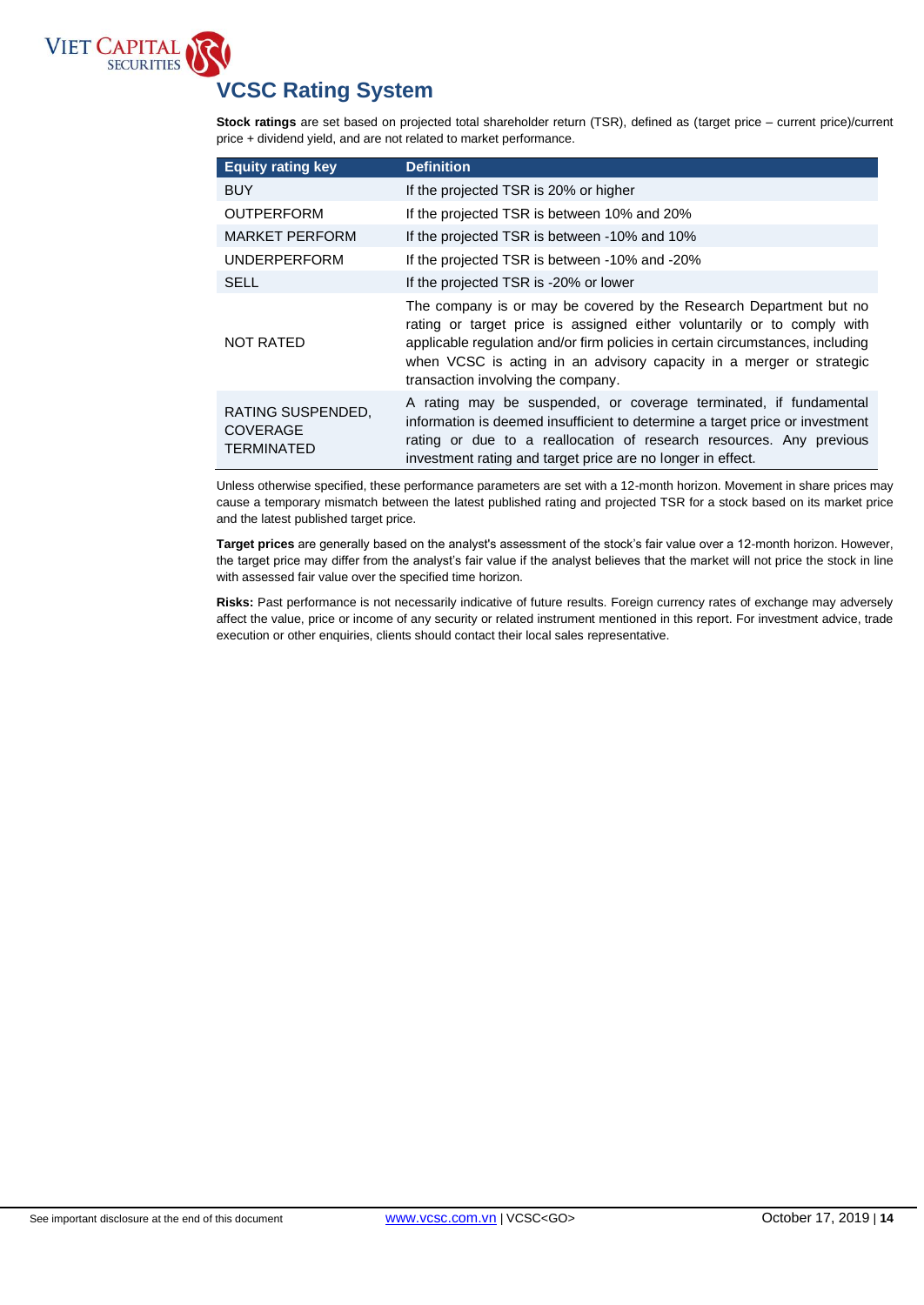

# **Disclaimer**

#### **Analyst Certification of Independence**

, indiget commedion of mapponashed<br>I, Ha Dao, hereby certify that the views expressed in this report accurately reflect my personal views about the subject securities or issuers. I also certify that no part of my compensation was, is, or will be, directly or indirectly, related to the specific recommendations or views expressed in this report. The equity research analysts responsible for the preparation of this report receive compensation based upon various factors, including the quality and accuracy of research, client feedback, competitive factors, and overall firm revenues, which include revenues from, among other business units, Institutional Equities and Investment Banking.

VCSC and its officers, directors and employees may have positions in any securities mentioned in this document (or in any related investment) and may from time to time add to or dispose of any such securities (or investment).VCSC may have, within the last three years, served as manager or co-manager of a public offering of securities for, or currently may make a primary market in issues of, any or all of the entities mentioned in this report or may be providing, or have provided within the previous 12 months, significant advice or investment services in relation to the investment concerned or a related investment.

Copyright 2013 Viet Capital Securities Company "VCSC". All rights reserved. This report has been prepared on the basis of information believed to be reliable at the time of publication. VCSC makes no representation or warranty regarding the completeness and accuracy of such information. Opinions, estimates and projection expressed in this report represent the current views of the author at the date of publication only. They do not necessarily reflect the opinions of VCSC and are subject to change without notice. This report is provided, for information purposes only, to institutional investors and retail clients of VCSC in Vietnam and overseas in accordance to relevant laws and regulations explicit to the country where this report is distributed, and does not constitute an offer or solicitation to buy or sell any securities discussed herein in any jurisdiction. Investors must make their investment decisions based upon independent advice subject to their particular financial situation and investment objectives. This report may not be copied, reproduced, published or redistributed by any person for any purpose without the written permission of an authorized representative of VCSC. Please cite sources when quoting.

**U.K. and European Economic Area (EEA):** Unless specified to the contrary, issued and approved for distribution in the U.K. and the EEA by VCSC issued by VCSC has been prepared in accordance with VCSC's policies for managing conflicts of interest arising as a result of publication and distribution of investment research. Many European regulators require a firm to establish, implement and maintain such a policy. This report has been issued in the U.K. only to persons of a kind described in Article 19 (5), 38, 47 and 49 of the Financial Services and Markets Act 2000 (Financial Promotion) Order 2005 (all such persons being referred to as "relevant persons"). This document must not be acted on or relied on by persons who are not relevant persons. Any investment or investment activity to which this document relates is only available to relevant persons and will be engaged in only with relevant persons. In other EEA countries, the report has been issued to persons regarded as professional investors (or equivalent) in their home jurisdiction. **Australia:** This material is issued and distributed by VCSC in Australia to "wholesale clients" only. VCSC does not issue or distribute this material to "retail clients". The recipient of this material must not distribute it to any third party or outside Australia without the prior written consent of VCSC. For the purposes of this paragraph the terms "wholesale client" and "retail client" have the meanings given to them in section 761G of the Corporations Act 2001. **Hong Kong:** The 1% ownership disclosure as of the previous month end satisfies the requirements under Paragraph 16.5(a) of the Hong Kong Code of Conduct for Persons Licensed by or Registered with the Securities and Futures Commission. (For research published within the first ten days of the month, the disclosure may be based on the month end data from two months prior.) **Japan:** There is a risk that a loss may occur due to a change in the price of the shares in the case of share trading, and that a loss may occur due to the exchange rate in the case of foreign share trading. In the case of share trading, VCSC will be receiving a brokerage fee and consumption tax (shouhizei) calculated by multiplying the executed price by the commission rate which was individually agreed between VCSC and the customer in advance. **Korea:** This report may have been edited or contributed to from time to time by affiliates of VCSC. **Singapore:** VCSC and/or its affiliates may have a holding in any of the securities discussed in this report; for securities where the holding is 1% or greater, the specific holding is disclosed in the Important Disclosures section above. **India:** For private circulation only, not for sale. **Pakistan:** For private circulation only, not for sale. **New Zealand:** This material is issued and distributed by VCSC in New Zealand only to persons whose principal business is the investment of money or who, in the course of and for the purposes of their business, habitually invest money. VCSC does not issue or distribute this material to members of "the public" as determined in accordance with section 3 of the Securities Act 1978. The recipient of this material must not distribute it to any third party or outside New Zealand without the prior written consent of VCSC. **Canada:** The information contained herein is not, and under no circumstances is to be construed as, a prospectus, an advertisement, a public offering, an offer to sell securities described herein, or solicitation of an offer to buy securities described herein, in Canada or any province or territory thereof. Any offer or sale of the securities described herein in Canada will be made only under an exemption from the requirements to file a prospectus with the relevant Canadian securities regulators and only by a dealer properly registered under applicable securities laws or, alternatively, pursuant to an exemption from the dealer registration requirement in the relevant province or territory of Canada in which such offer or sale is made. The information contained herein is under no circumstances to be construed as investment advice in any province or territory of Canada and is not tailored to the needs of the recipient. To the extent that the information contained herein references securities of an issuer incorporated, formed or created under the laws of Canada or a province or territory of Canada, any trades in such securities must be conducted through a dealer registered in Canada. No securities commission or similar regulatory authority in Canada has reviewed or in any way passed judgment upon these materials, the information contained herein or the merits of the securities described herein, and any representation to the contrary is an offence. **Dubai:** This report has been issued to persons regarded as professional clients as defined under the DFSA rules. **United States:** This research report prepared by VCSC is distributed in the United States to Major US Institutional Investors (as defined in Rule 15a-6 under the Securities Exchange Act of 1934, as amended) only by Decker&Co, LLC, a broker-dealer registered in the US (registered under Section 15 of Securities Exchange Act of 1934, as amended). All responsibility for the distribution of this report by Decker&Co, LLC in the US shall be borne by Decker&Co, LLC. All resulting transactions by a US person or entity should be effected through a registered broker-dealer in the US. This report is not directed at you if VCSC Broker or Decker&Co, LLC is prohibited or restricted by any legislation or regulation in any jurisdiction from making it available to you. You should satisfy yourself before reading it that Decker&Co, LLC and VCSC is permitted to provide research material concerning investment to you under relevant legislation and regulations.